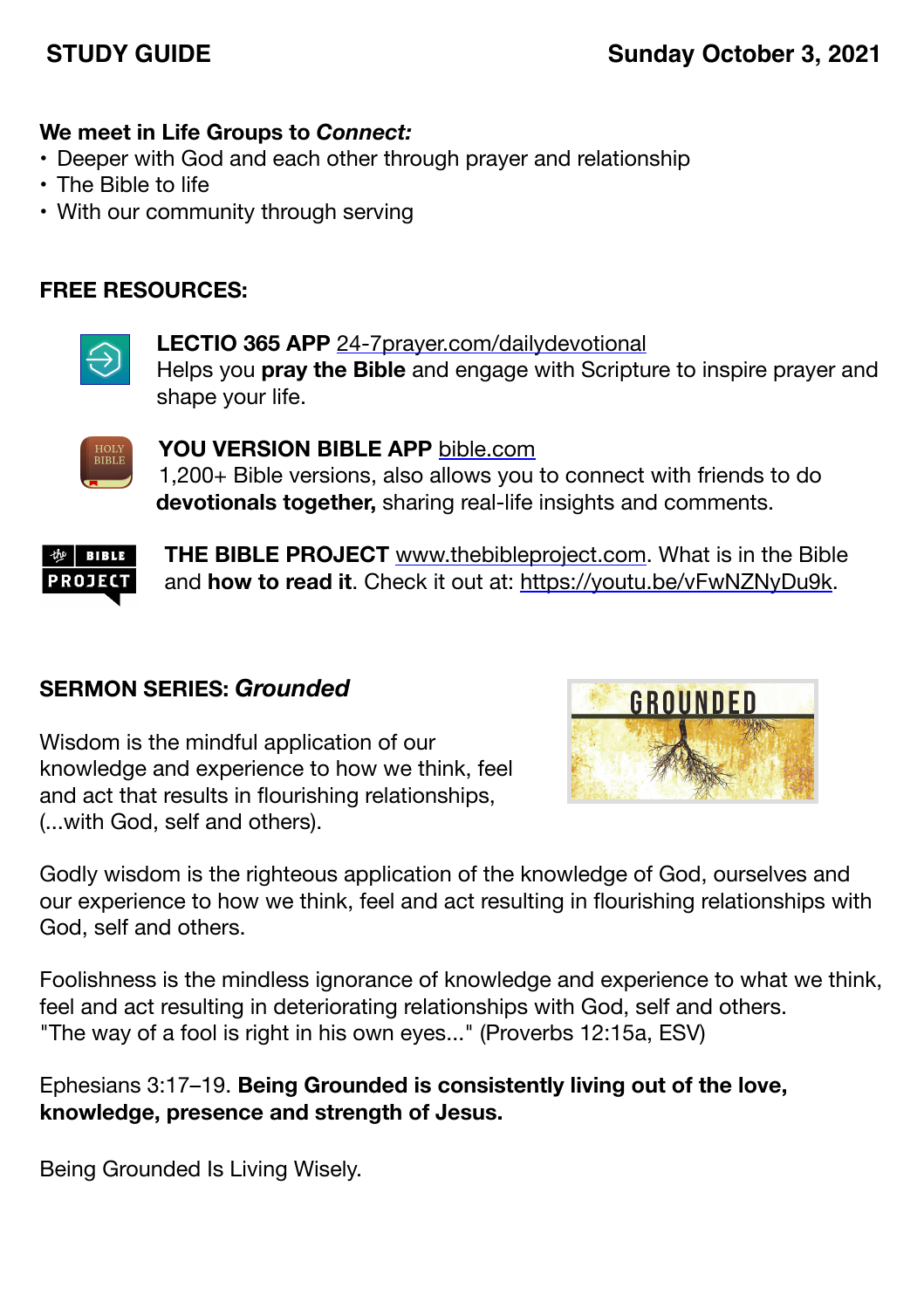## **THIS WEEK:** *"Grounded: The God Who Is With (In Your Pendulum Swing)"*

Watch the weekend's sermon: <http://www.coldspringschurch.net/sermons.html>.

**PRAYER:** God is worthy to be sought - take time to pray together in your group.

**ICE BREAKER:** What do the phrases "undivided attention" or "fully present" mean to you? How have you experienced that lately? What's so valuable about it?

## **EXPLORING TOGETHER**

There is value in sharing perspectives about the weekend message in community. With dialogue around God's truths, perspective broadens and impacts transformation.

1. What is something from this weekend's message that stood out to you?

### **GOING DEEPER**

It's not about being good enough for God, it is about inviting God into wherever we are to bring his light and his truth. Grace is living in the presence of God no matter the good, bad or ugly.

During the Grounded series we've consistently heard about the *Pendulum Swing*. This weekend we heard about walking with Jesus in it, **John 17:20-26**.

2. Has there been a time in your life when you clearly experienced the presence of God? What is the most common setting for that, and what are you doing when it is most likely to happen?

Read **Revelation 3:15-20**, Jesus' words to the church at Laodicea. Focus on their economic and material state.

3. Discuss what Jesus may be telling the church about its' spiritual state. What might Jesus standing at the door and knocking mean for us as we seek to live with him?

4. What is our role in the above relationship? What would it look like if we were consistently opening the door and inviting Jesus in?